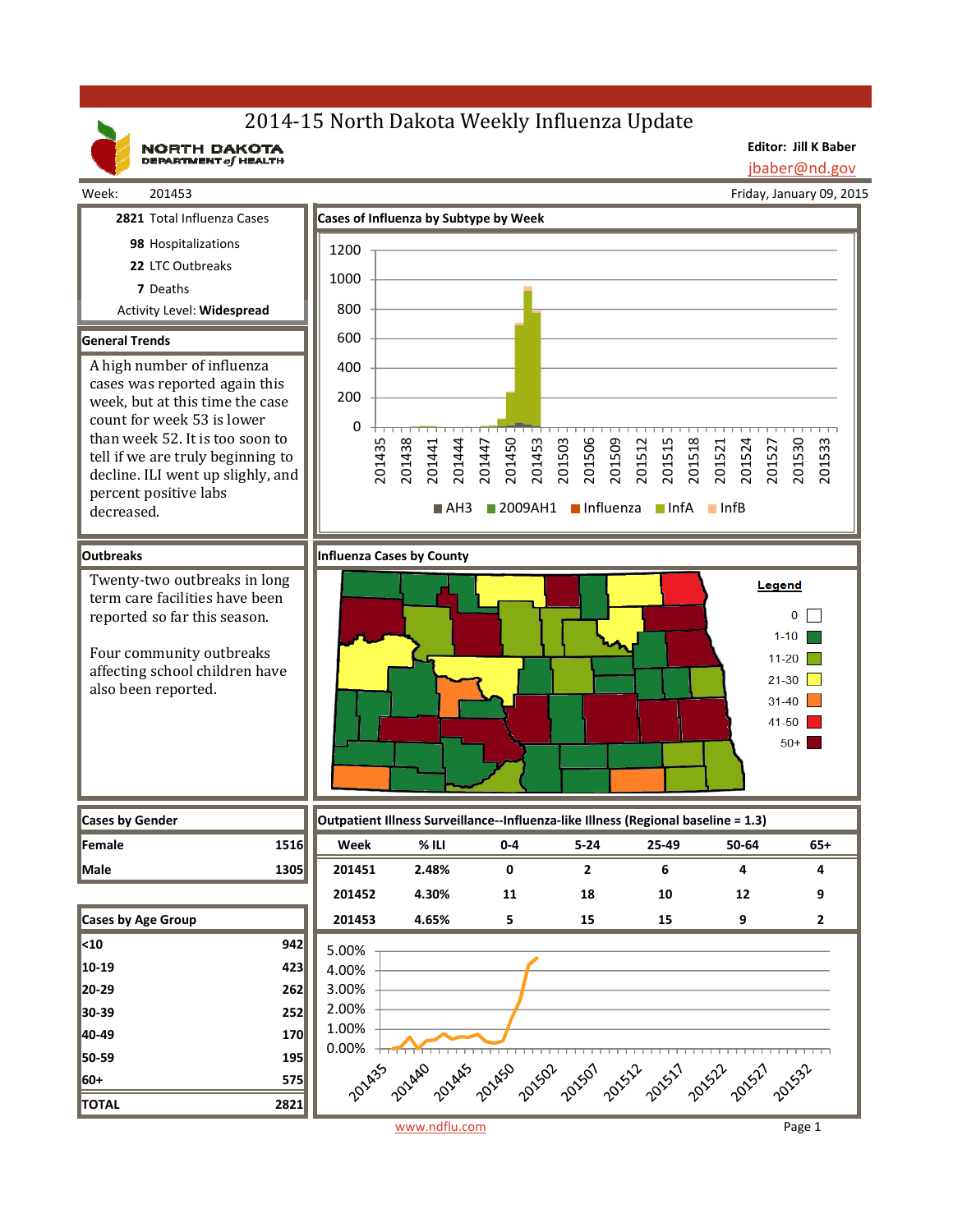# 2013‐14 North Dakota Weekly Influenza Update

**NORTH DAKOTA**<br>DEPARTMENT of HEALTH



### Friday, January 09, 2015 **North Dakota Syndromic Surveillance‐‐Influenza‐like Illness (ILI)**

The percent of visits for ILI this week in our syndromic surveillance system increased to 2.81%. Syndromic surviellance data includes hospital and walk-in clinic data from facilities across North Dakota, as well as ND data we receive from the Department of Defense.

#### **Sentinal Laboratory Surviellance**

Percent positivity of influenza testing at sentinel laboratories decreased this week to 29.00%. 

\*These data do not represent all laboratory results for influenza.

144 2014

AA7 201450 **150-AS3** 

2014-20

2902442



Total Tests **Water State** % Positive

221-2014 324 327 20

521-01590

**139-1339** 

251-01-01 2332-20

2015-06

**001-0021 1015-2019** 221-2014

1015-00

Percent positivity for RSV increased to 9.52% this week.

### **National Statistics:**

201435

255 2024

10% 20%

National influenza activity and surveillance information is available from the CDC FluView website at: http://www.cdc.gov/flu/weekly/, and is updated every Friday.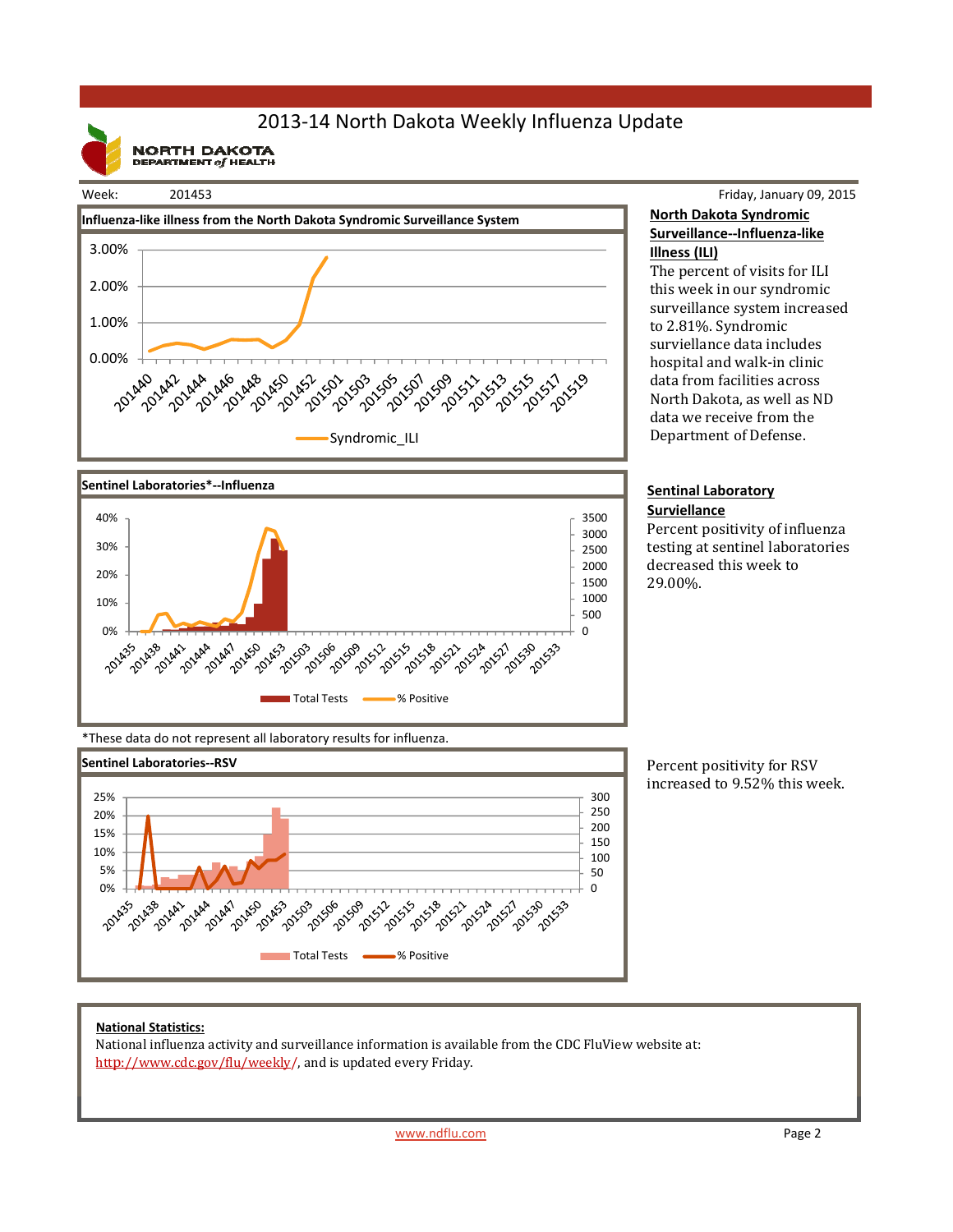# 2013‐14 North Dakota Weekly Influenza Update



**NORTH DAKOTA** DEPARTMENT  $of$  HEALTH

**Happy New Year!**